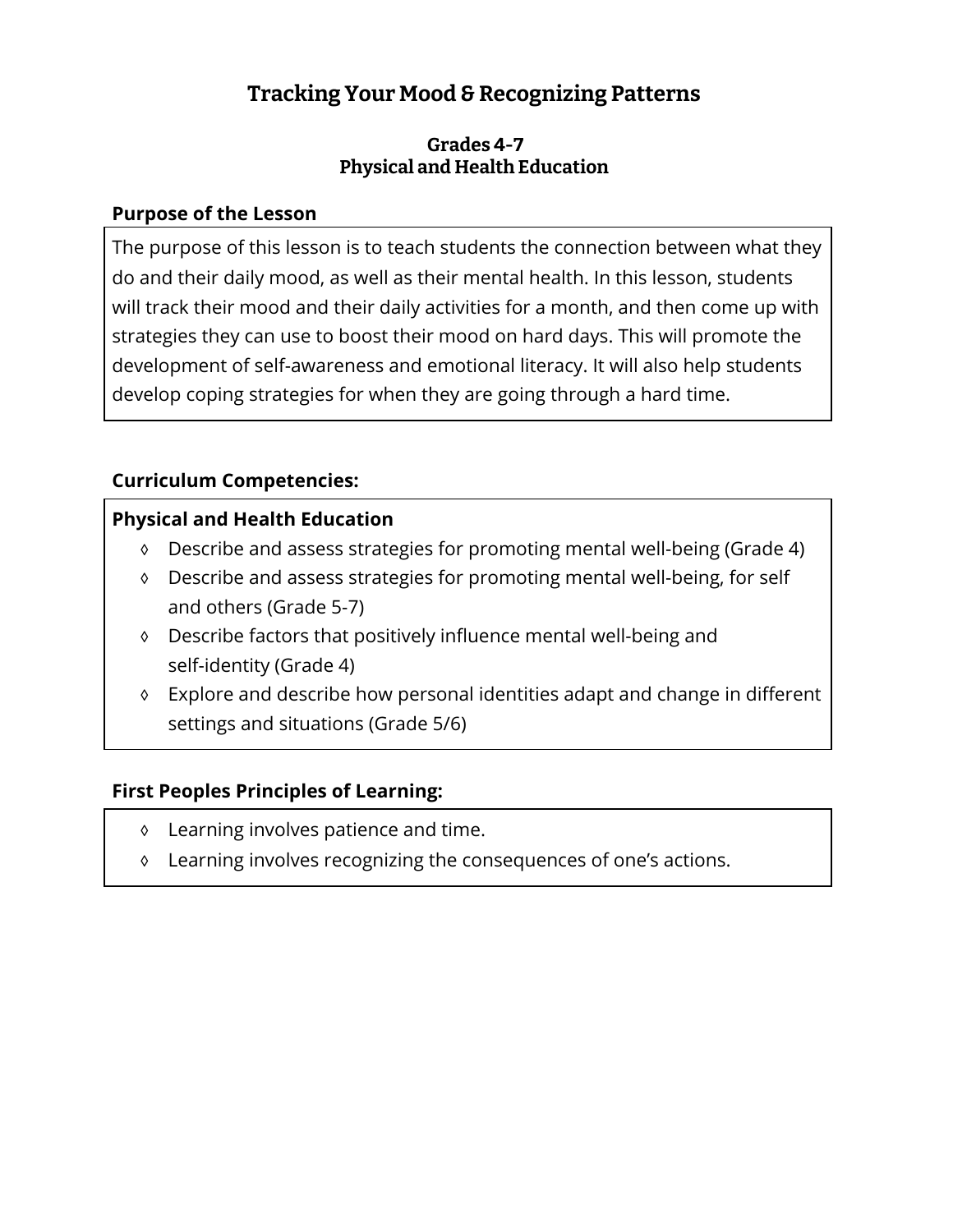### **Video**

# **[Mood Matters: How Food, Movement & Sleep Can Have an Impact on You](https://www.youtube.com/watch?v=qMnQFTy3t30&t=43s)**

### **Guiding Questions:**

- ◊ What are some different moods that you experience?
- ◊ Why is your mood important?
- ◊ Why is food, movement and sleep important for your mood and mental health?
- ◊ What can you do to improve your mood?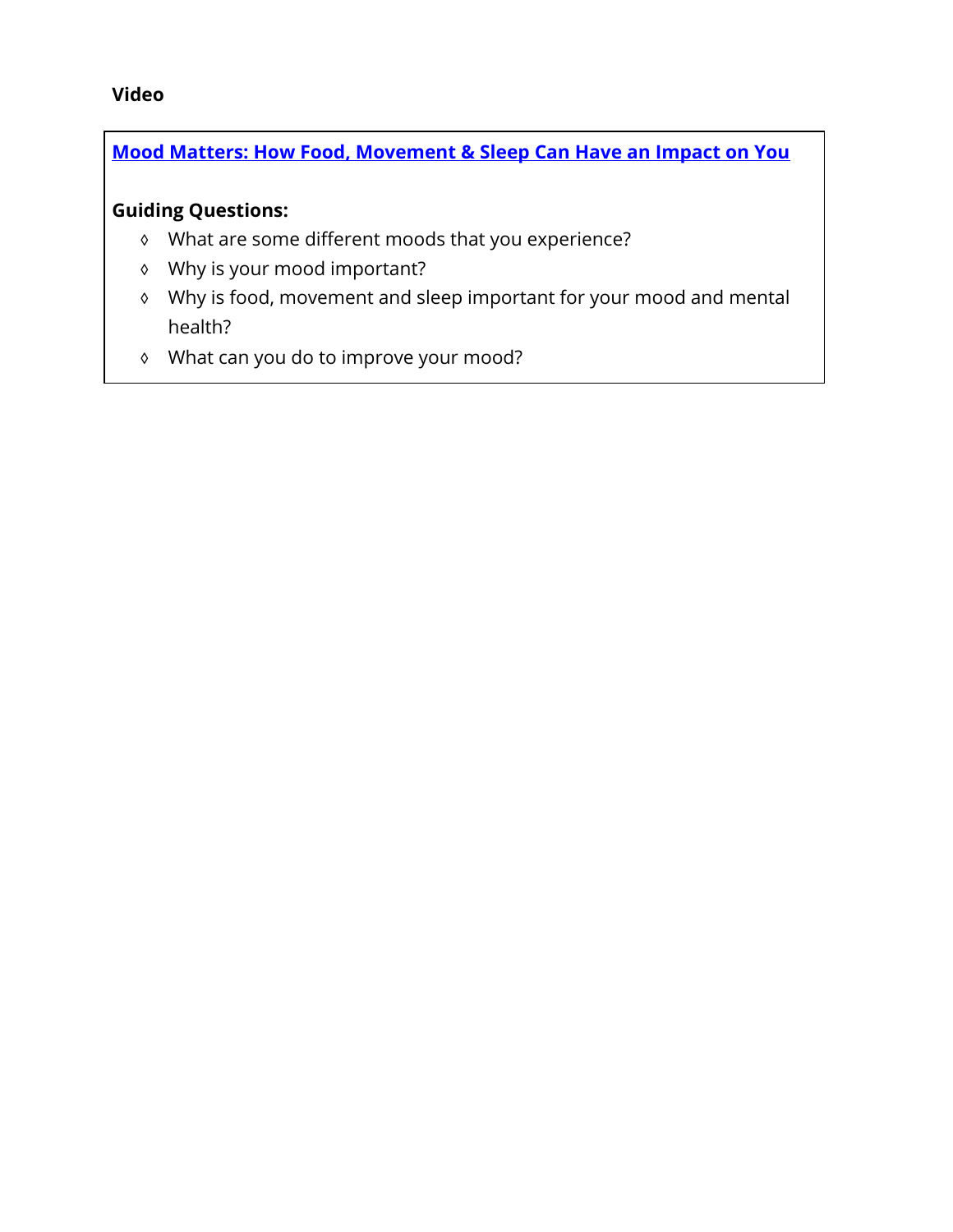## **Step-by-Step Lesson Plan**

**Preparation:** Print off Mood Tracker Worksheet, Activity Tracker and Mood Booster Plan.

- **1.** Start by showing the above video to students and using the above guiding questions to start a discussion about mood. **Pause the video and use the Guiding Questions to spark discussion.**
- 2. Explain to students that they can keep track of their mood. Keeping track will improve their self-awareness of their emotions. They will learn the link between their activities and daily choices, and their mood/mental health.
- 3. Hand out the Mood Tracker worksheet to students. You can find this in the Downloadable Resource section of the Student Mental Health Toolkit [HERE.](https://studentmentalhealthtoolkit.com/youth-corner/downloadable-resources/)
- 4. Over the next month, get students to track their mood once a day at school in the afternoon. In addition to this, get students to keep an activity diary. Each day when they track their mood, get them to also write down what they ate the day before, what they did, and how much water they drank. An example of the format for this can be found below. Students can write in a journal or notebook.
- 5. At the end of the month, get students to look at the days where they had a low mood. Get them to answer these questions:
	- *● What were you doing on the day you had a low mood?*
	- *● What did you eat on the day you had a low mood?*
	- *● Did you drink water on that day?*
	- *● What could you do to improve your mood on low mood days?*
- 6. Finally, get them to make a "Mood Booster Plan." Get them to write out, on the worksheet below, 10 things they can do to boost their mood on bad days. If they would like, get students to decorate their Mood Booster Plan and hang it on their wall in their room or on their mirror for a good reminder!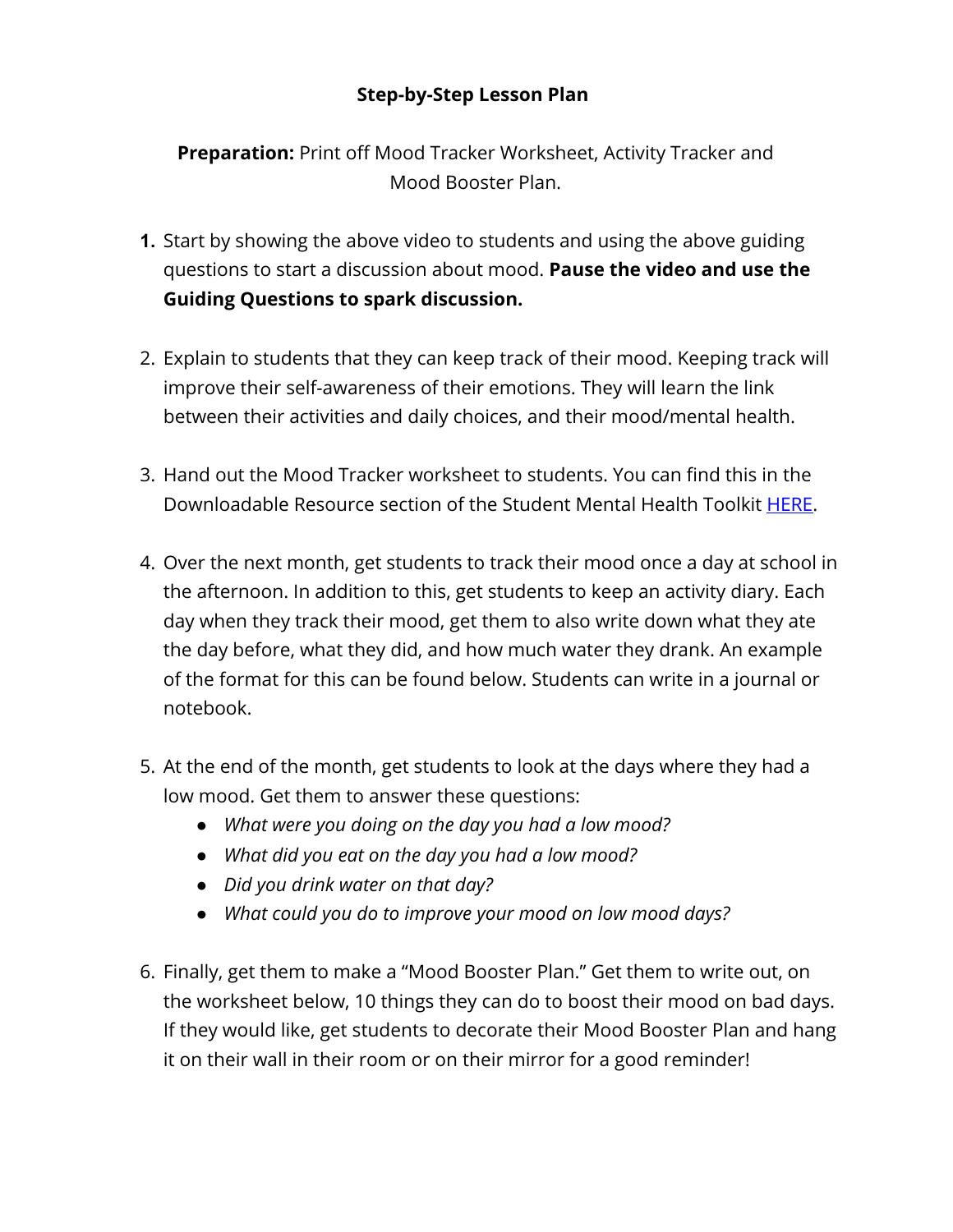#### **Activity Journal**

#### Date:

What did I do?

What did I eat?

How much water did I drink?

#### **Date:**

What did I do?

What did I eat?

How much water did I drink?

#### Date:

What did I do?

What did I eat?

How much water did I drink?

#### Date:

What did I do?

What did I eat?

How much water did I drink?